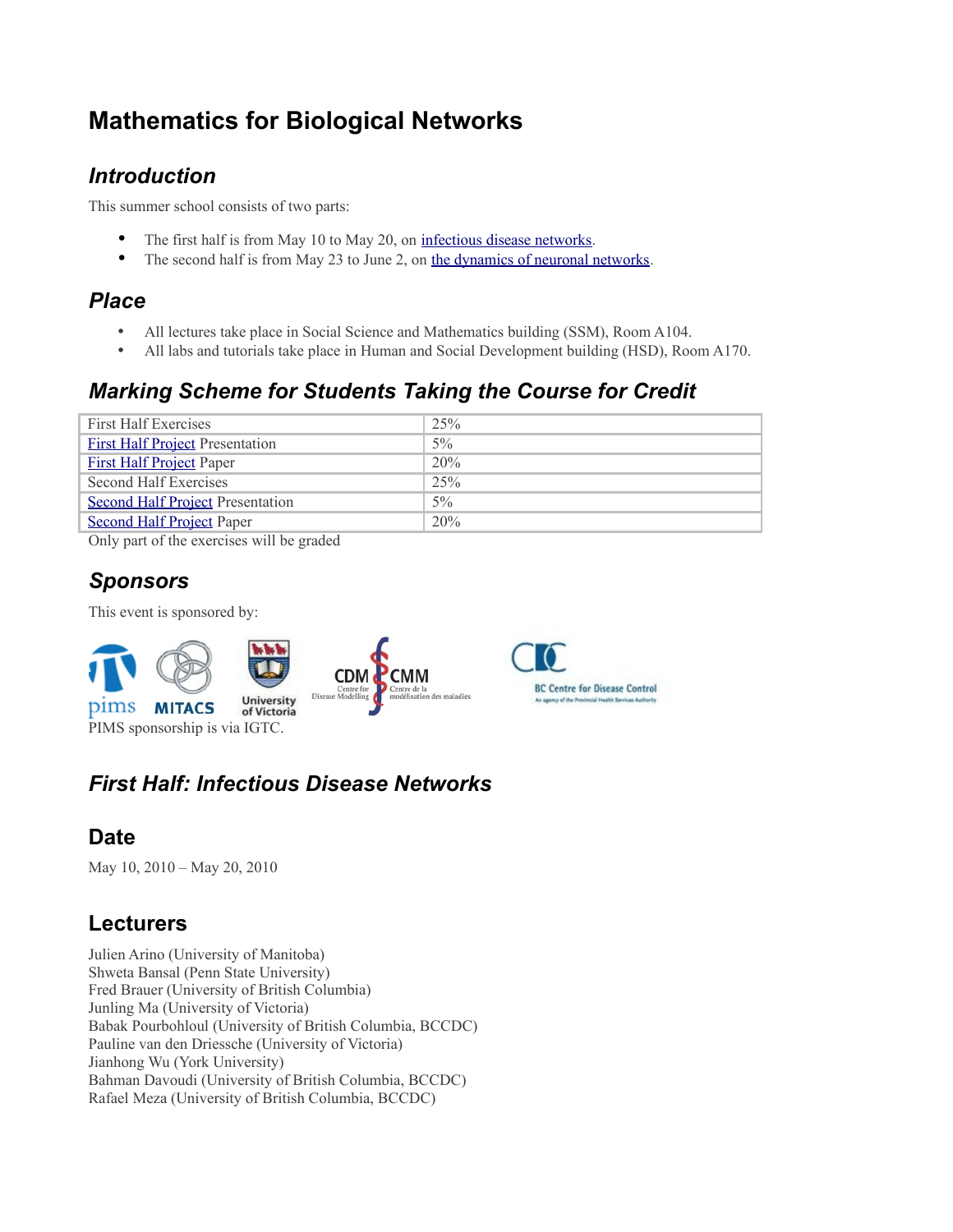## *Programme for First Half*

#### **Rooms**

- Lectures in the mornings are in SSM A104, with refreshments served in the foyer
- Labs in the afternoons are in the HSD building, Room A170 (also open from 18:00-22:00)

## **Monday May 10**

| <b>Time</b>     | <b>Topics</b>                                                              | Lecturer             |
|-----------------|----------------------------------------------------------------------------|----------------------|
| $09:00-09:15$   | Summer School Introduction                                                 |                      |
| $09:15-10:20$   | Introduction to deterministic<br>epidemic models I                         | <b>Fred Brauer</b>   |
| $10:20-10:40$   |                                                                            | Break + refreshments |
| $10:40-12:00$   | Disease data analysis                                                      | Junling Ma           |
| $12:00-13:30$   | Lunch Break                                                                |                      |
| $13:30-14:50$   | Introduction to computer labs<br>and to available software<br>(e.g.Matlab) | Bahman Davoudi       |
| $14.50 - 15:10$ | <b>Break</b>                                                               |                      |
| $15:10-16:30$   | Introduction to<br>Python/NetworkX I                                       | Rafael Meza          |

#### **Tuesday May 11**

• Hand in the list of 3 projects picked in the order of preference at 1:30PM

| <b>Time</b>   | <b>Topics</b>                                       | Lecturer                  |
|---------------|-----------------------------------------------------|---------------------------|
| $09:00-10:20$ | Introduction to deterministic<br>epidemic models II | <b>Fred Brauer</b>        |
| $10:20-10:40$ |                                                     | $Break +refreshments$     |
| $10:40-12:00$ | The basic reproduction number                       | Pauline van den Driessche |
| $12:00-13:30$ | Lunch Break                                         |                           |
| $13:30-14:50$ | Introduction to<br>Python/NetworkX <sub>II</sub>    | Rafael Meza               |
| $14:50-15:10$ | <b>Break</b>                                        |                           |
| $15:10-15:40$ | Assignment of group projects                        | Julien Arino              |
| 15:40-16:30   | <b>Matlab Tutorial II</b>                           | Bahman Davoudi            |

## **Wednesday May 12**

| <b>Time</b>   | <b>Topics</b>                                             | Lecturer              |
|---------------|-----------------------------------------------------------|-----------------------|
| $09:00-10:20$ | <b>Metapopulation</b> models                              | Julien Arino          |
| $10:20-10:40$ |                                                           | $Break +refreshments$ |
| $10:40-12:00$ | Introduction and background for<br>disease network models | Shweta Bansal         |
| $12:00-13:30$ | <b>Lunch Break</b>                                        |                       |
| $13:30-14:50$ | <b>Matlab and Network Simulations</b>                     | Bahman Davoudi        |
| $14:50-15:10$ | <b>Break</b>                                              |                       |
| $15:10-16:30$ | Lab and exercises                                         |                       |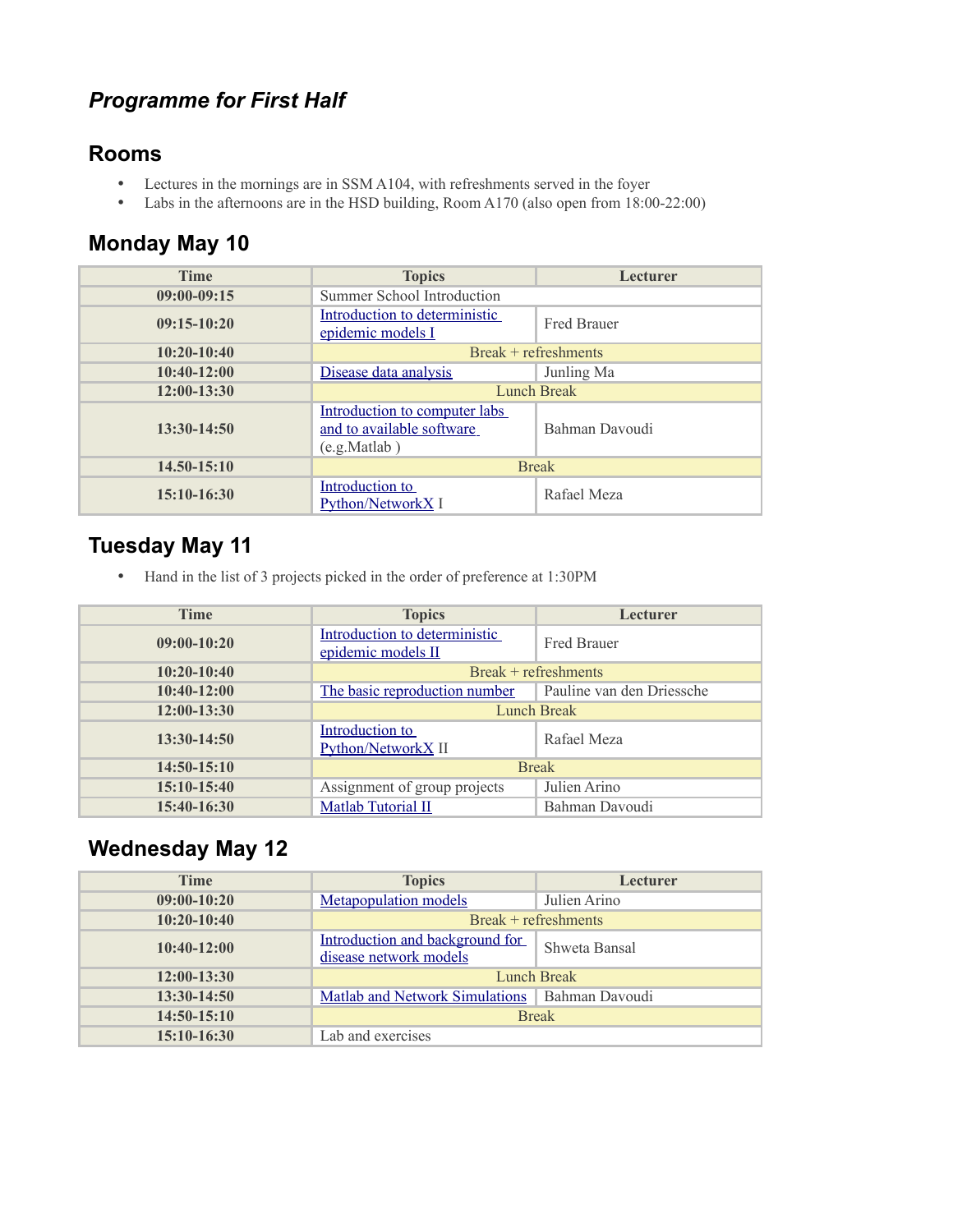# **Thursday May 13**

| <b>Time</b>   | <b>Topics</b>                                                                 | <b>Lecturer</b>       |
|---------------|-------------------------------------------------------------------------------|-----------------------|
| $09:00-10:20$ | Introduction to probability and<br>generating functions                       | Rafael Meza           |
| $10:20-10:40$ |                                                                               | $Break +refreshments$ |
| $10:40-12:00$ | Statistical mechanics of<br>networks                                          | Babak Pourbohloul     |
| $12:00-13:30$ | Lunch Break                                                                   |                       |
| $13:30-15:10$ | Review schedule<br>Exercises and working on group projects to decide model(s) |                       |
| $15:10-15:30$ | <b>Break</b>                                                                  |                       |
| $15:30-16:30$ | <b>Special Seminar</b>                                                        | Mark Lewis            |

# **Friday May 14**

| <b>Time</b>   | <b>Topics</b>                                             | Lecturer      |
|---------------|-----------------------------------------------------------|---------------|
| $09:00-10:20$ | Final-size epidemic analysis on<br>infinite-size networks | Shweta Bansal |
| $10:20-10:40$ | Break + refreshments                                      |               |
| $10.50 - 12$  | Spatial epidemic models                                   | Jianhong Wu   |
| 12:00-13:30   | Lunch Break                                               |               |
| 13:30-14:50   | Exercises and work on group projects                      |               |
| 14:50-15:10   | <b>Break</b>                                              |               |
| 15:10-16:30   | Each group presents a max of 10 minutes on their project  |               |

## **Saturday May 15**

• Work on your own

#### **Sunday May 16**

• **For students taking the course for credit**: hand in Exercises I at 9:00am.

| <b>Time</b>   | <b>Topics</b>                                                             | Lecturer             |
|---------------|---------------------------------------------------------------------------|----------------------|
| $09:00-10:20$ | Case study: West Nile virus                                               | Jianhong Wu          |
| $10:20-10:40$ |                                                                           | Break + refreshments |
| $10:40-12:00$ | Final-size epidemic analysis on<br>directed and semi-directed<br>networks | Babak Pourbohloul    |
| $12:00-13:30$ |                                                                           | <b>Lunch Break</b>   |
| $13:30-14:50$ | Exercises and work on group projects                                      |                      |
| $14:50-15:10$ | <b>Break</b>                                                              |                      |
| $15:10-16:30$ | Exercises and work on group projects                                      |                      |

# **Monday May 17**

| <b>Time</b>   | <b>Topics</b>                        | Lecturer              |
|---------------|--------------------------------------|-----------------------|
| $09:00-10:20$ | Multi-type networks                  | Rafael Meza           |
| $10:20-10:40$ |                                      | $Break +refreshments$ |
| $10:40-12:00$ | Network structure dynamics           | Shweta Bansal         |
| $12:00-13:30$ |                                      | <b>Lunch Break</b>    |
| 13:30-14:50   | Exercises and work on group projects |                       |
| $14:50-15:10$ | <b>Break</b>                         |                       |
| $15:10-16:30$ | Exercises and work on group projects |                       |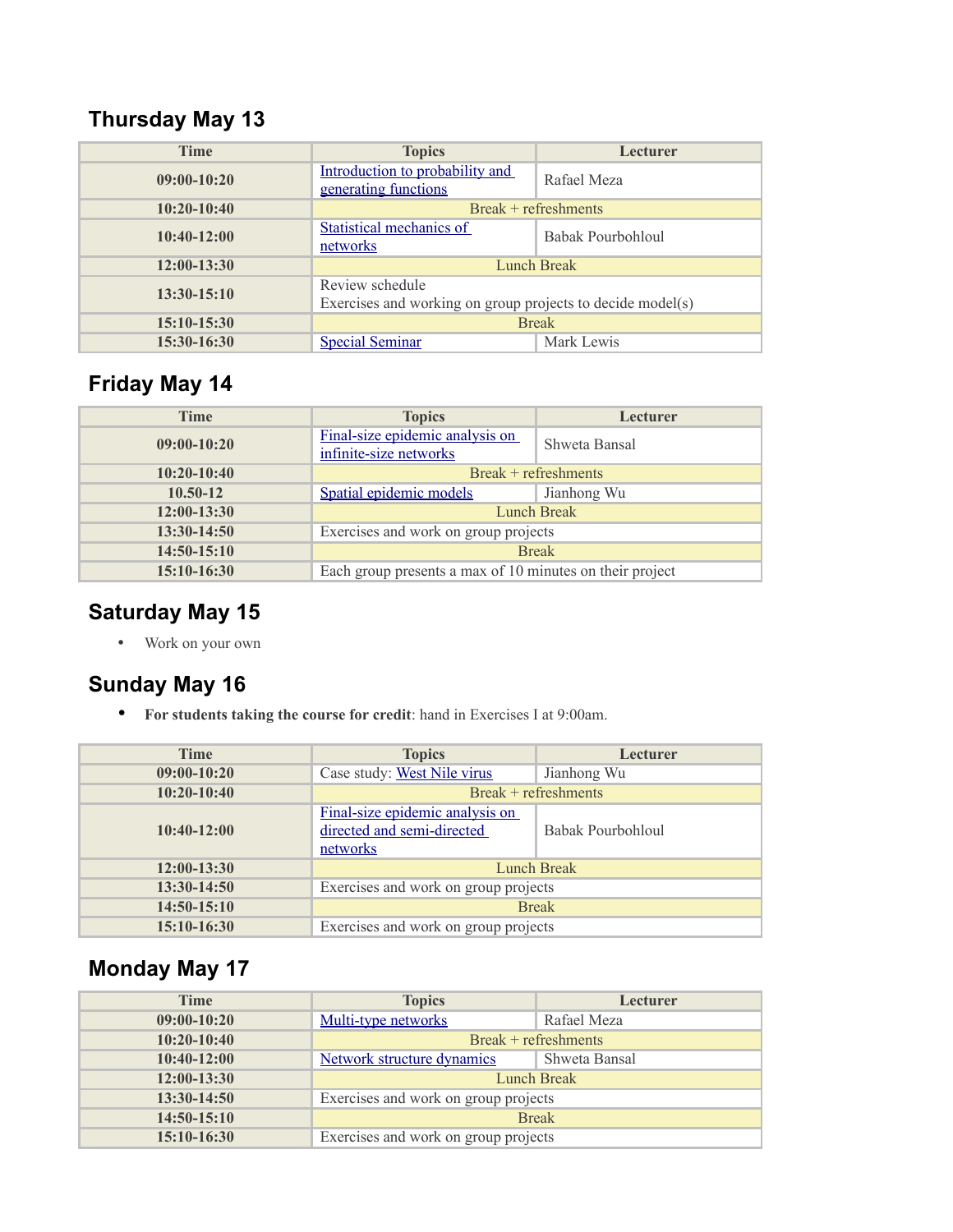# **Tuesday May 18**

| <b>Time</b>   | <b>Topics</b>                                                                    | Lecturer             |
|---------------|----------------------------------------------------------------------------------|----------------------|
| $09:00-10:20$ | Epidemic analysis on finite-size<br>networks using the concept of<br>generations | Babak Pourbohloul    |
| $10:20-10:40$ |                                                                                  | Break + refreshments |
| $10:40-12:00$ | <b>Estimation of the basic</b><br>reproduction number                            | Bahman Davoudi       |
| $12:00-13:30$ | <b>Lunch Break</b>                                                               |                      |
| $13:30-14:50$ | Prepare group presentations                                                      |                      |
| $14:50-15:10$ | <b>Break</b>                                                                     |                      |
| $15:10-16:30$ | Prepare group presentations                                                      |                      |

# **Wednesday May 19**

| <b>Time</b>   | <b>Topics</b>                                                | Lecturer           |
|---------------|--------------------------------------------------------------|--------------------|
| $09:00-10:20$ | Continuous-time epidemic<br>analysis on finite-size networks | Bahman Davoudi     |
| $10:20-10:40$ | $Break +refreshments$                                        |                    |
| $10:40-12:00$ | Case study: Influenza                                        | <b>Fred Brauer</b> |
| $12:00-13:30$ | <b>Lunch Break</b>                                           |                    |
| $13:30-14:50$ | Finalize group presentations                                 |                    |
| $14:50-15:10$ | <b>Break</b>                                                 |                    |
| $15:10-16:30$ | Finalize group presentations                                 |                    |

## **Thursday May 20**

• **For students taking the course for credit**: write up the group project and hand in by 9:00

| <b>Time</b>     | <b>Topics</b>        |
|-----------------|----------------------|
| $09:00-09:25$   | Group presentation   |
| 09:30-09:55     | Group presentation   |
| 10:001-10:25    | Group presentation   |
| $10:25-10:45$   | Break + refreshments |
| $10:45-11:10$   | Group presentation   |
| $11:15-11:40$   | Group presentation   |
| $11:45-12:10$   | Group presentation   |
| $12:15 - 12:30$ | Concluding remarks   |

- **For students taking the course for credit**: hand in Exercises II at 9:00am on Sunday May 23.
- Conclusion of the first half of the summer school.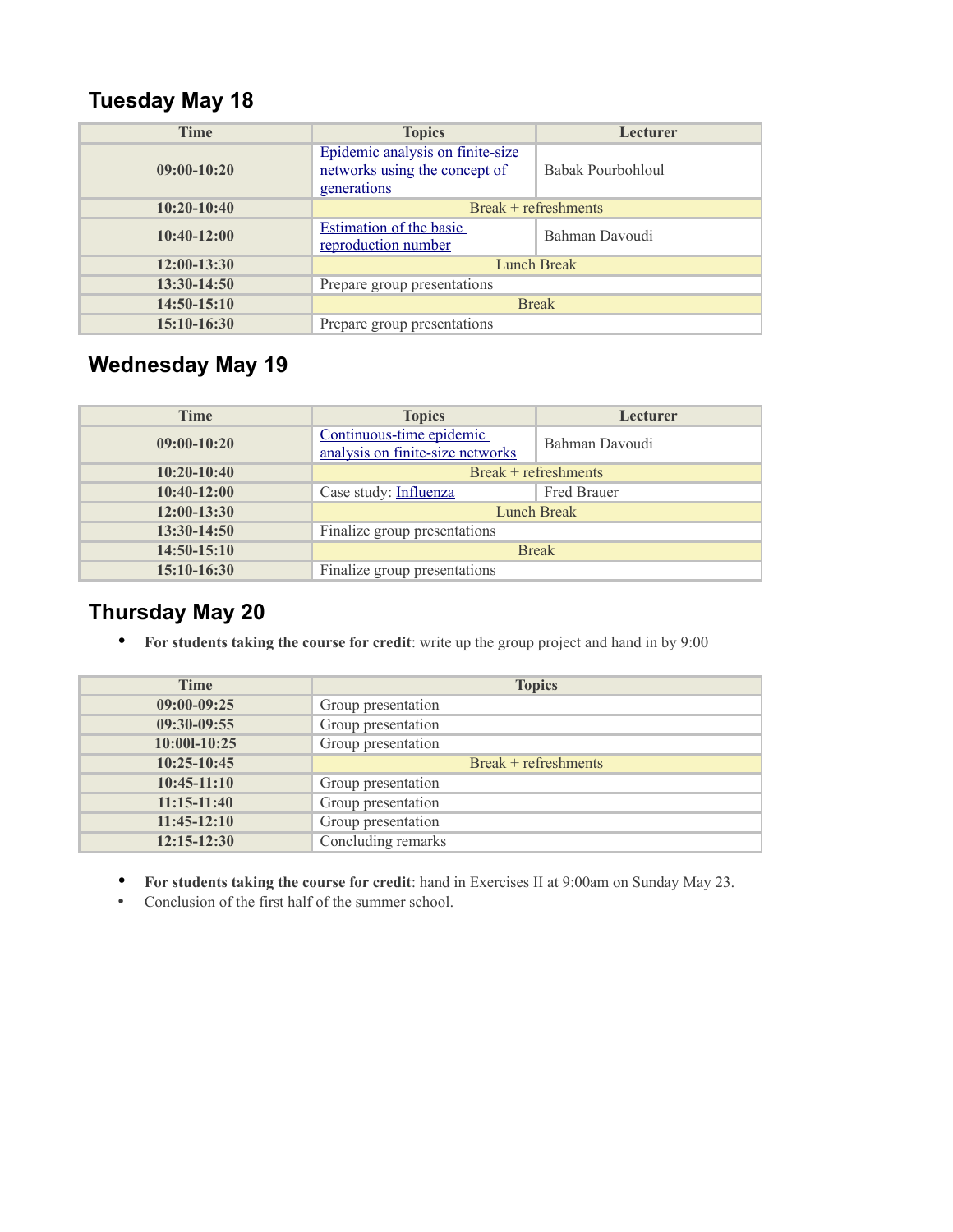#### *Second Half: Neuronal Networks*

#### **Date**

May 23, 2010 – June 2, 2010

#### *Lecturers*

Kerry Delaney (University of Victoria) Rod Edwards (University of Victoria) Bard Ermentrout (University of Pittsburgh) Jonathan Rubin (University of Pittsburgh) Stefanos Folias (University of Pittsburgh) Cheng Ly (University of Pittsburgh)

#### *Programme for Second Half*

#### **Rooms**

- Lectures in the mornings and afternoons are in SSM A104, with refreshments served in the foyer
- Labs in the afternoons are in the HSD building, Room A170 (also open from 18:00-22:00)

#### **Sunday May 23**

• **For students taking the course for credit**: hand in Exercises II at 09:00am

| <b>Time</b>   | <b>Topics</b>                          | Lecturer |
|---------------|----------------------------------------|----------|
| $09:00-9:15$  | Summer school (2nd half) introductions |          |
| $9:15-10:20$  | Intro to the nervous                   | Rubin    |
|               | systems/open questions in              |          |
|               | neuroscience                           |          |
| $10:20-10:40$ | $Break +refreshments$                  |          |
| $10:40-12:00$ | Overview of experimental               | Delaney  |
|               | methods in neuroscience                |          |
| $12:00-13:30$ | Lunch break                            |          |
| $13:30-14:50$ | Intro to membranes, equivalent         | Rubin    |
|               | circuits                               |          |
| $14:50-15:10$ | <b>Break</b>                           |          |
| $15:10-16:30$ | Phase-plane and bifurcation            | Edwards  |
|               | review                                 |          |

#### **Monday May 24**

| <b>Time</b>   | <b>Topics</b>                                      | <b>Lecturer</b> |
|---------------|----------------------------------------------------|-----------------|
| $09:00-10:20$ | Passive cables                                     | Rubin           |
| $10:20-10:40$ | Break + refreshments                               |                 |
| $10:40-12:00$ | Hodgkin-Huxley model, and ion<br>channels          | Rubin           |
| $12:00-13:30$ | Lunch break                                        |                 |
| $13:30-14:50$ | Introduction to computer labs<br>and to XPPAUT (I) | Folias and Ly   |
| $14:50-15:10$ | <b>Break</b>                                       |                 |
| $15:10-16:30$ | Introduction to XPPAUT (II)                        | Folias and Ly   |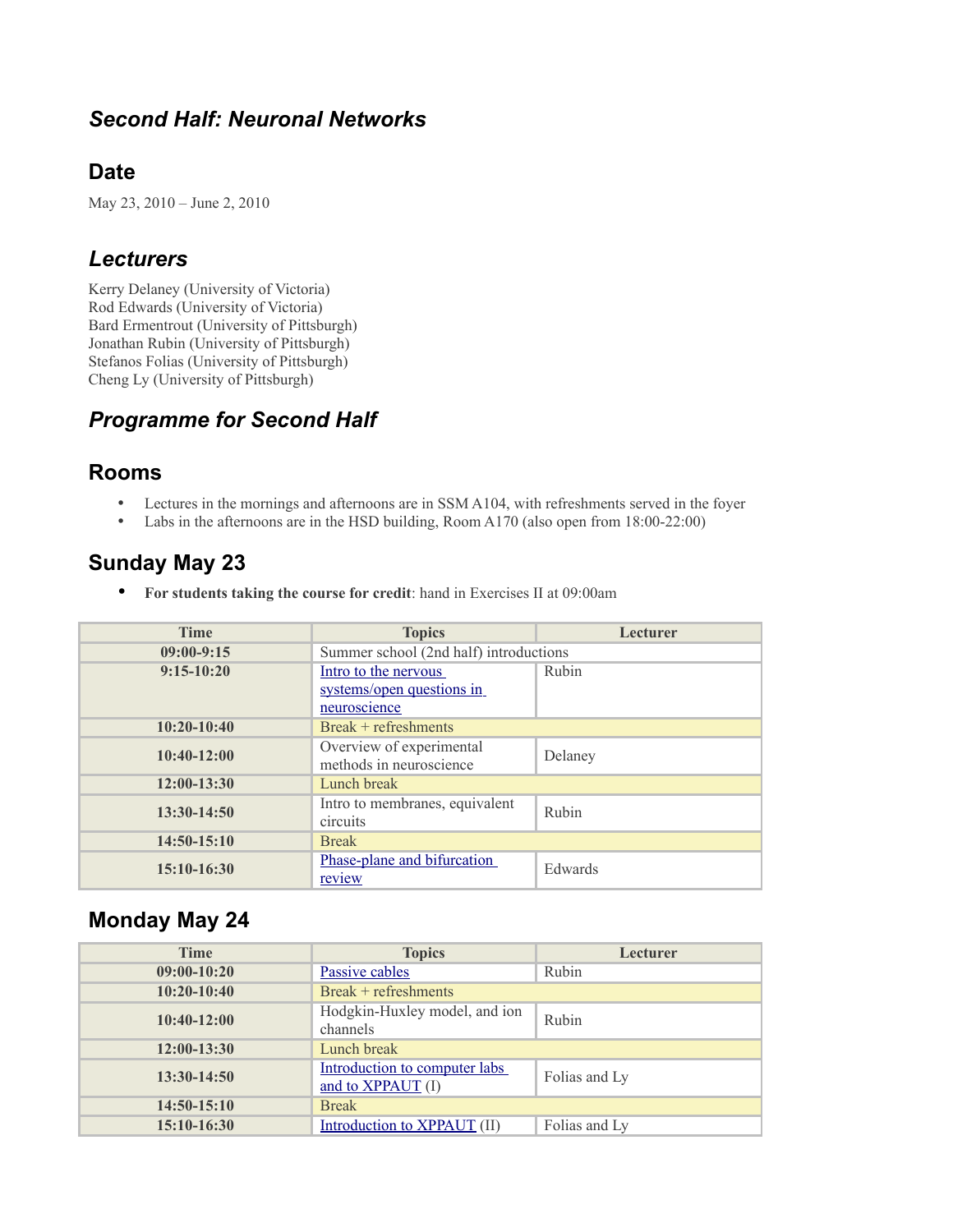# **Tuesday May 25**

| <b>Time</b>   | <b>Topics</b>                                                   | Lecturer      |
|---------------|-----------------------------------------------------------------|---------------|
| $09:00-10:20$ | Reduced models I                                                | Rubin         |
| $10:20-10:40$ | Break + refreshments                                            |               |
| $10:40-12:00$ | Reduced models II                                               | Rubin         |
| $12:00-13:30$ | Lunch break                                                     |               |
| $13:30-14:50$ | Bursting in single neuron models<br>and mixed mode oscillations | Rubin         |
| $14:50-15:10$ | <b>Break</b>                                                    |               |
| $15:10-15:40$ | Assignment of group projects                                    | Edwards       |
| 15:40-16:30   | Computer lab/exercises                                          | Folias and Ly |

# **Wednesday May 26**

| <b>Time</b>   | <b>Topics</b>                                | Lecturer      |
|---------------|----------------------------------------------|---------------|
| $09:00-10:20$ | <b>Synapses</b>                              | Rubin         |
| $10:20-10:40$ | Break + refreshments                         |               |
| $10:40-12:00$ | Central pattern generators<br>(CPGs)         | Rubin         |
| $12:00-13:30$ | Lunch break                                  |               |
| $13:30-14:50$ | Central pattern generators - a<br>case study | Edwards       |
| $14:50-15:10$ | <b>Break</b>                                 |               |
| $15:10-16:30$ | Computer lab/exercises                       | Folias and Ly |

# **Thursday May 27**

| <b>Time</b>   | <b>Topics</b>                                 | Lecturer      |
|---------------|-----------------------------------------------|---------------|
| $09:00-10:20$ | Small networks                                | Rubin         |
| $10:20-10:50$ | $Break +refreshments$                         |               |
| $10:50-12:00$ | Synaptic plasticity                           | Rubin         |
| $12:00-13:30$ | Lunch break                                   |               |
| 13:30-14:50   | Parkinson's disease/Deep brain<br>stimulation | Rubin         |
| $14:50-15:10$ | <b>Break</b>                                  |               |
| 15:10-16:30   | Computer lab/exercises                        | Folias and Ly |

# **Friday May 28**

| <b>Time</b>   | <b>Topics</b>                                    | Lecturer   |
|---------------|--------------------------------------------------|------------|
| $09:00-10:20$ | Weak coupling and phase<br>resetting curves (I)  | Ermentrout |
| $10:20-10:40$ | Break + refreshments                             |            |
| $10:40-12:00$ | Weak coupling and phase<br>resetting curves (II) | Ermentrout |
| $12:00-13:30$ | Lunch break                                      |            |
| $13:30-14:50$ | Exercises and work on group projects             |            |
| 14:50-15:10   | <b>Break</b>                                     |            |
| $15:10-16:30$ | Visit to Delaney lab                             |            |

## **Saturday May 29**

• Students work on their own